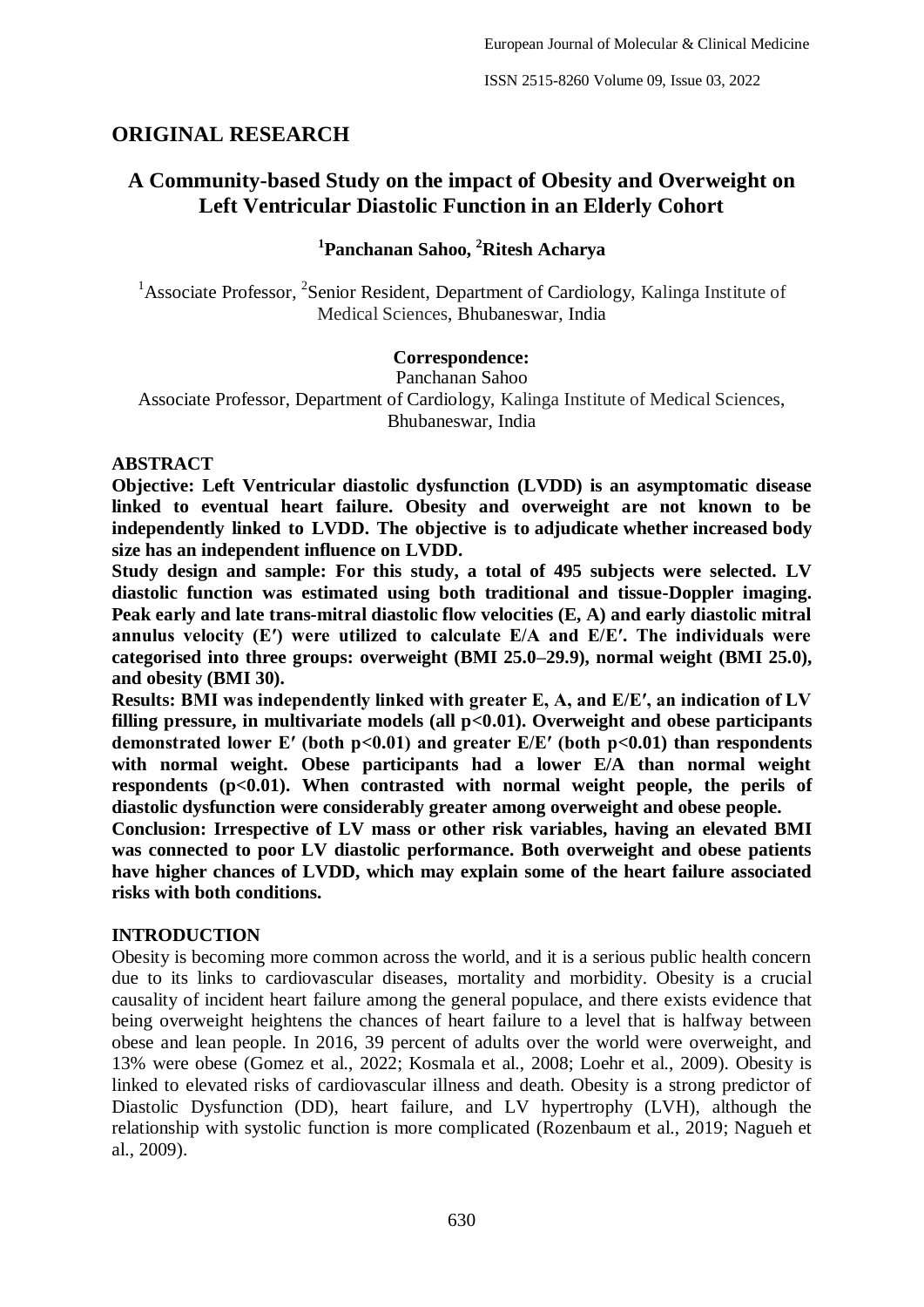Left Ventricular systolic dysfunction, Left Ventricular diastolic dysfunction, as well as Left Ventricular hypertrophy, can be encountered amongst people with T2 Diabetes Mellitus. LVDD is a syndrome wherein the filling properties of the left ventricle are compromised. In community settings, it is a determinant of subsequent heart failure development (Ng et al., 2018; Norton et al., 2009). Henceforth, LVDD might be a potential pathophysiological link between increased body weight and the furtherance of heart failure (Larsen et al., 2018; Russo et al., 2010). Multifactorial pathophysiological pathways are likely mediators of diabetic cardiomyopathy with LVSD and LVDD suggesting the start of congestive heart failure, regardless of coronary artery disease or hypertension (Sharp et al., 2010; Shemirani et al., 2022). Although the extent to which obesity correlates to LV systolic function impairment in T2DM patients is unknown, it is believed to be linked to reduced systolic function as determined by both LVEF and deformation imaging.

The goals of our study are to:

- 1. investigate the link between body size and LV diastolic function as determined by transthoracic echocardiography in a community-based cohort of people over 50
- 2. assess the impact of associated risk factors on this relationship, and
- 3. look into the effect of different degrees of increased body size on the risk of LVDD.

# **METHODOLOGY**

# **SAMPLE**

For this study, 495 subjects were selected. The research participants were categorised into three groups: normal weight (BMI 25.0), overweight (BMI 25.0–29.9), and obese (BMI 30).

#### **TESTS CONDUCTED**

Traditional and tissue-Doppler imaging was used for investigating LVDD. E/A and E/E′ were estimated using peak early and late trans-mitral diastolic flow velocities (E, A) and early diastolic mitral annulus velocity (E′). Medical history and ongoing medical therapy data were collected from patient records as part of the inquiry.

#### **ECHOCARDIOGRAPHIC ASSESSMENT**

During enrolment, each participant had an echocardiographic assessment. Physical parameters of the patients were taken into account. A fully automated oscillometric instrument was utilised to monitor blood pressure in a supine posture at rest. A validated algorithm was instrumentalised to compute LV mass, which was indexed for both BSA and height. 2x posterior wall thickness/end-diastolic diameter was utilised to compute LV Relative Wall Thickness (RWT). The biplane modified Simpson's rule was utilised to compute the LV ejection fraction.

#### **STATISTICAL ANALYSIS**

The clinical intent of this research was to see how obesity and overweight influence the left ventricular diastolic function. The independent correlation of BMI with the parameters of diastolic function was assessed using multiple linear regressions. Both unstandardized (B) and standard (β) coefficient estimates and standard errors were presented for the predictors and outcome variables, with associated standard deviations. After correcting for confounders, ANCOVA was utilised for analysing differences in diastolic function parameters across groups, and 95 percent confidence intervals were calculated. A 2-tailed  $p<0.05$  was deemed significant in all statistical analyses. SPSS software version 17.0 was used for statistical analysis.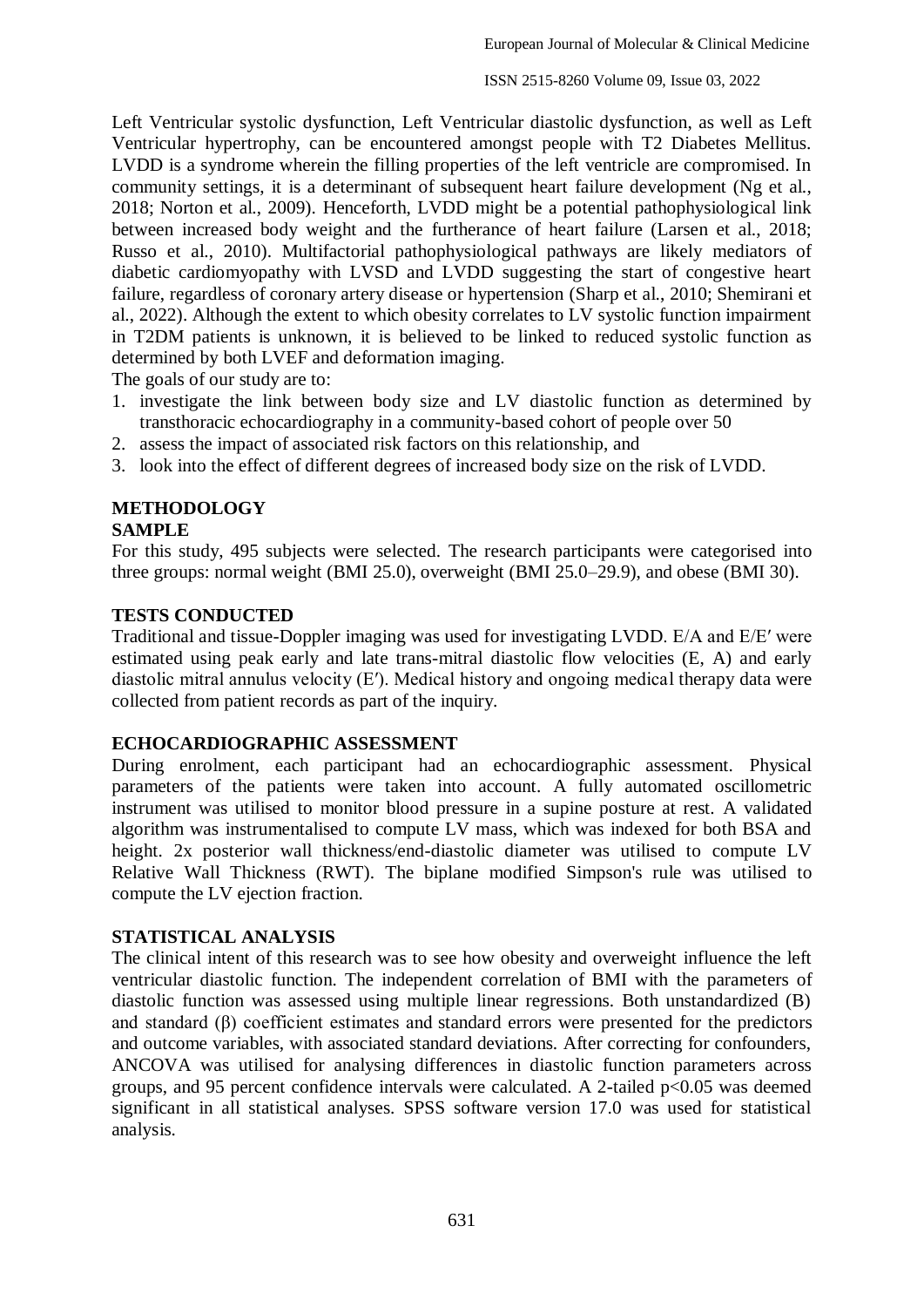ISSN 2515-8260 Volume 09, Issue 03, 2022

#### **RESULTS**

The independent connection of BMI and cardiovascular risk factors with LV mass, which demonstrated larger LV mass when indexed by height was investigated upon. An elevated occurrence of cardiovascular risk factors, which are deemed responsible for an increase in LV mass and decline in diastolic performance was witnessed. The best independent predictor of increased LV mass/height was a higher BMI (β = 0.28, p<0.001).

|                | Peak A                   |                          | Peak E                   |                          |                                 | E/A ratio                |                |                          | Peak E'                  |                          |                          | E/E               |                   |                          |              |
|----------------|--------------------------|--------------------------|--------------------------|--------------------------|---------------------------------|--------------------------|----------------|--------------------------|--------------------------|--------------------------|--------------------------|-------------------|-------------------|--------------------------|--------------|
| Model          | $\bf{B}$                 | $\beta$                  | $P-$                     | B                        | $\beta$                         | $P-$                     | $\bf{B}$       | $\beta$                  | $P-$                     | $\mathbf{B}$             | $\beta$                  | $P-$              | $\bf{B}$          | $\beta$                  | $P-$         |
| $\mathbf{1}$   |                          |                          | valu                     |                          |                                 | valu                     |                |                          | valu                     |                          |                          | valu              |                   |                          | valu         |
|                |                          |                          | $\mathbf e$              |                          |                                 | ${\bf e}$                |                |                          | $\mathbf e$              |                          |                          | ${\bf e}$         |                   |                          | ${\bf e}$    |
| <b>BMI</b>     | 0.9                      | 0.2                      | < 0.0                    | 0.4                      | 0.1                             | < 0.0                    |                | $\overline{\phantom{a}}$ | 0.00                     | $\overline{\phantom{0}}$ | $\overline{\phantom{m}}$ | < 0.0             | 0.1               | 0.1                      | < 0.0        |
|                | $\overline{2}$           | $\mathbf{1}$             | 01                       | $\mathbf{1}$             | $\boldsymbol{0}$                | 01                       | 0.00           | 0.0                      | 5                        | 0.0                      | 0.1                      | 01                | 3                 | 8                        | 01           |
|                |                          |                          |                          |                          |                                 |                          | 5              | 8                        |                          | $\overline{4}$           | 3                        |                   |                   |                          |              |
| Age            | 0.7                      | 0.3                      | $<0.0$                   | $\overline{a}$           | $\overline{\phantom{a}}$        | 0.58                     |                | $\qquad \qquad -$        | < 0.0                    | $\overline{\phantom{0}}$ | $\overline{\phantom{0}}$ | < 0.0             | 0.1               | 0.3                      | < 0.0        |
|                | 3                        | $\overline{2}$           | 01                       | 0.0                      | 0.0                             |                          | 0.01           | 0.1                      | 01                       | 0.0                      | 0.4                      | 01                | $\mathbf{1}$      | $\overline{2}$           | 01           |
|                |                          |                          |                          | $\mathfrak{2}$           | $\mathbf{1}$                    |                          |                | 8                        |                          | 8                        | $\overline{4}$           |                   |                   |                          |              |
|                |                          |                          |                          |                          |                                 |                          |                |                          |                          |                          |                          |                   |                   |                          |              |
| Model          | $\bf{B}$                 | $\beta$                  | $P-$                     | B                        | $\beta$                         | $P-$                     | $\bf{B}$       | $\beta$                  | $P-$                     | $\bf{B}$                 | $\beta$                  | $P-$              | B                 | $\beta$                  | $P-$         |
| $\overline{2}$ |                          |                          | valu                     |                          |                                 | valu                     |                |                          | valu                     |                          |                          | valu              |                   |                          | valu         |
|                |                          |                          | $\mathbf e$              |                          |                                 | ${\bf e}$                |                |                          | $\mathbf e$              |                          |                          | $\mathbf e$       |                   |                          | ${\bf e}$    |
| <b>BMI</b>     | 0.5                      | 0.1                      | < 0.0                    | 0.3                      | 0.0                             | 0.00                     | $\overline{a}$ | $-0.$                    | 0.01                     | $\overline{\phantom{a}}$ | $\overline{\phantom{a}}$ | 0.29              | 0.0               | 0.0                      | $0.01\,$     |
|                | 6                        | $\overline{2}$           | 01                       | $\overline{2}$           | 8                               | 6                        | 0.00           | $\overline{7}$           |                          | 0.0                      | 0.0                      |                   | $\overline{4}$    | $\overline{7}$           |              |
|                |                          |                          |                          |                          |                                 |                          | $\overline{4}$ |                          |                          | $\mathbf{1}$             | $\overline{c}$           |                   |                   |                          |              |
| Age            | 0.6<br>$\overline{7}$    | 0.2<br>9                 | < 0.0<br>01              | $\blacksquare$           | $\Box$                          | 0.38                     |                | $\blacksquare$           | $<0.0$<br>01             | $\overline{a}$           | $\overline{a}$           | < 0.0<br>01       | 0.0<br>9          | 0.2<br>5                 | < 0.0        |
|                |                          |                          |                          | 0.0<br>$\overline{4}$    | 0.0<br>$\mathbf{2}$             |                          | 0.01           | 0.1<br>8                 |                          | 0.0<br>6                 | 0.3<br>7                 |                   |                   |                          | 01           |
| Male           |                          | $\overline{\phantom{a}}$ | < 0.0                    |                          |                                 | 0.00                     |                |                          |                          |                          |                          |                   |                   | $\overline{a}$           | 0.00         |
|                | 5.5                      | 0.1                      | 01                       | 4.0                      | $\overline{\phantom{a}}$<br>0.1 | $\mathbf{1}$             |                |                          |                          |                          | $\overline{\phantom{0}}$ | $\qquad \qquad -$ | 0.7               | 0.0                      | $\mathbf{1}$ |
|                | 3                        | $\overline{2}$           |                          |                          | $\boldsymbol{0}$                |                          |                |                          |                          |                          |                          |                   | $\mathbf{1}$      | 9                        |              |
| LV             | 0.1                      | 0.0                      | 0.01                     | $\overline{a}$           |                                 |                          |                | $\overline{a}$           | $\overline{a}$           | $\overline{a}$           | $\frac{1}{2}$            | < 0.0             | 0.0               | 0.1                      | < 0.0        |
| mass           | $\overline{0}$           | $\tau$                   |                          |                          |                                 |                          |                |                          |                          | 0.0                      | 0.2                      | 01                | $\overline{4}$    | 9                        | 01           |
| index          |                          |                          |                          |                          |                                 |                          |                |                          |                          | $\overline{c}$           | $\mathfrak{Z}$           |                   |                   |                          |              |
| Heart          | 0.3                      | 0.1                      | < 0.0                    | $\qquad \qquad -$        | $\overline{\phantom{a}}$        | < 0.0                    |                | $\qquad \qquad -$        | $<0.0$                   |                          | $\overline{\phantom{0}}$ |                   | $\qquad \qquad -$ | $\overline{\phantom{0}}$ | 0.00         |
| rate           | 6                        | 9                        | 01                       | 0.2                      | 0.1                             | 01                       | 0.00           | 0.1                      | 01                       |                          |                          |                   | 0.0               | 0.0                      | 3            |
|                |                          |                          |                          | $\mathbf{1}$             | $\mathfrak{Z}$                  |                          | $\sqrt{5}$     | 9                        |                          |                          |                          |                   | $\mathbf{2}$      | $8\,$                    |              |
| Hyper          | $\overline{\phantom{0}}$ | $\overline{\phantom{a}}$ | $\overline{\phantom{0}}$ | $\overline{\phantom{0}}$ | $\overline{\phantom{0}}$        | $\overline{\phantom{0}}$ |                | $\overline{a}$           | $\overline{\phantom{0}}$ | $\overline{\phantom{0}}$ | $\overline{\phantom{0}}$ | < 0.0             | 0.6               | 0.0                      | 0.01         |
| tensio         |                          |                          |                          |                          |                                 |                          |                |                          |                          | 0.6                      | 0.1                      | 01                | $\overline{0}$    | $\overline{7}$           |              |
| $\mathbf n$    |                          |                          |                          |                          |                                 |                          |                |                          |                          | $\boldsymbol{0}$         | 5                        |                   |                   |                          |              |
| Diabe          | 5.6                      | 0.1                      | < 0.0                    | 3.1                      | 0.0                             | 0.01                     |                |                          |                          | $\overline{\phantom{a}}$ | $\overline{\phantom{0}}$ | $\qquad \qquad -$ | 0.7               | 0.0                      | 0.00         |
| tes            | $\overline{2}$           | $\mathbf{1}$             | 01                       | $8\,$                    | 7                               |                          |                |                          |                          |                          |                          |                   | $\boldsymbol{0}$  | $8\,$                    | $\mathbf{2}$ |

Body Mass Index was connected to lower E/A ( $\beta$  = 0.12, p = 0.03), greater A ( $\beta$  = 0.14, p = 0.02), and lower E' ( $\beta$  = 0.12, p = 0.03) in male individuals. BMI was essential to greater E ( $\beta$  $= 0.15$ , p<0.001), higher A (β = 0.17, p<0.001), and higher E/E' (β = 0.12, p = 0.004) among the women participants. Regardless of age, LV mass index, or heart rate, the connection between BMI and  $E/E'$  ratio was remained significant ( $\beta = 0.13$ ,  $p = 0.04$ ).

Comparing the data collected from the three groups, it was established that peak E was substantially greater in obese participants than in controls  $(p<0.01)$ . When contrasted with participants of normal weight, Peak A was considerably greater in the obese and the overweight (both p<0.01) categories. Among obese individuals, E/A was considerably lower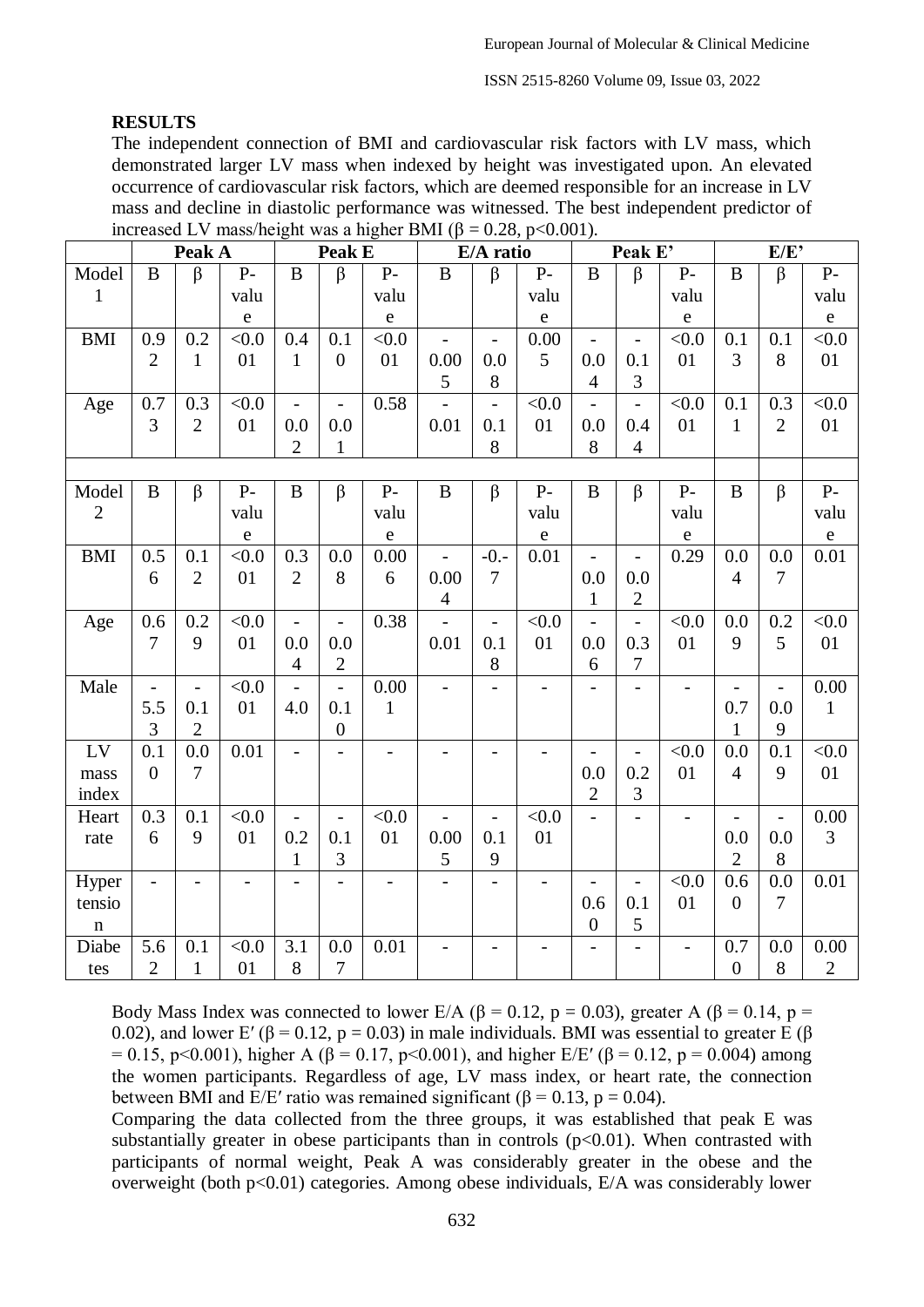than the participants had normal weight  $(p<0.01)$ . Peak E' was substantially lower in overweight and obese people than in cases of patients having normal weight (both  $p<0.01$ ). When compared to normal weight people,  $E/E'$  was considerably greater in overweight and obese people (both  $p<0.01$ ).

|                  |            | Adjusted for sex, age, LV mass<br>index, heart rate, diabetes mellitus<br>and hypertension |         | Adjusted for sex and age |               |         |  |  |
|------------------|------------|--------------------------------------------------------------------------------------------|---------|--------------------------|---------------|---------|--|--|
|                  | Odds ratio | 95% CI                                                                                     | P-value | Odds ratio               | 95% CI        | P-value |  |  |
| Normal<br>weight | Reference  |                                                                                            |         | Reference                |               |         |  |  |
| Overweight       | 1.52       | 1.04-2.22                                                                                  | 0.03    | 1.66                     | $1.15 - 2.40$ | 0.006   |  |  |
| Obese            | .60        | 1.06-2.41                                                                                  | 0.02    | 1.92                     | 1.30-0.001    | 0.001   |  |  |

The total incidence of LVDD was 53.5 percent ( $n = 508$ ). DD was witnessed in 50.8 percent of healthy people, 54.2 percent of overweight people, and 57.1 percent of obese people ( $p =$ 0.34). The risk of LVDD amongst participants with obesity and overweight was estimated using a multivariate logistic model. Both the obese (OR: 1.60, 95 percent CI: 1.06–2.41,  $p =$ 0.02) and overweight (OR: 1.52, 95 percent CI:  $1.04 - 2.22$ ) groups exhibited a substantially larger risk of DD than the respondents with normal weight after controlling for variables. BMI as a continuous variable was similarly linked to heightened risks of DD (adjusted OR: 1.04, 95 percent CI: 1.01–1.07,  $p = 0.04$ ) and pseudo-normalized diastolic pattern (adjusted OR: 1.05, 95 percent CI: 1.01–1.08,  $p = 0.02$ ). On LVDD, there was no significant interaction between sex and BMI (p-value for the interaction  $= 0.61$ ).

In this multivariate linear regression analysis, a link between waist circumference with peak A ( $\beta$  = 0.11, p<0.001) and E/A ( $\beta$  = 0.06, p = 0.05) was shown. In the multivariate logistic model, a higher waist circumference (defined as  $\geq 88$  cm in women and  $\geq 102$  cm in men) was linked with a substantial enhancement in the risk of DD (adjusted OR: 1.69, 95 percent CI 1.22–2.35,  $p = 0.002$ ). Waist circumference was likewise linked to a higher risk of DD as a continuous variable (adjusted OR for each unit increase: 1.03, 95 percent CI 1.01 – 1.04,  $p =$ 0.01). Effects of sex and waist size on LVDD was not found to be crucial ( $p = 0.88$ ).

## **DISCUSSION**

As revealed by the findings, the relationship between CVD risk indicators such LV hypertrophy, diabetes, and high blood pressure. It was also discovered that being obese is linked to lower possibilities of LVDD, which is similar to what is witnessed among obese persons. Between overweight and obese persons, there were no significant differences in main diastolic function parameters. Madsen et al. (2021), Soga et al. (2018), and Canada et al. (2019) discovered a relationship between diastolic performance and obesity in small samples of young women. A similar relationship had been observed by Shim et al. (2018) in respondents with cardiovascular risk indicators, and by Willens et al. (2004) in obese people. Obese people's LV end-diastolic pressure was depicted as significantly higher than respondents with a BMI lesser than 25 by Kagiyama et al. (2020), Rayner et al. (2018), and Turkbey et al. (2010), and Whitlock et al. (2009). These studies also claimed that not BMI but circumference measurements were connected to reduced ventricular filling, which is consistent with our findings.

## **CONCLUSION**

In conclusion, LVDD is a significant pathophysiological link between being overweight or obese and the risk of heart failure. While past research has focused on obesity, our findings reveal that overweight adults can also have subclinical signs of LV diastolic function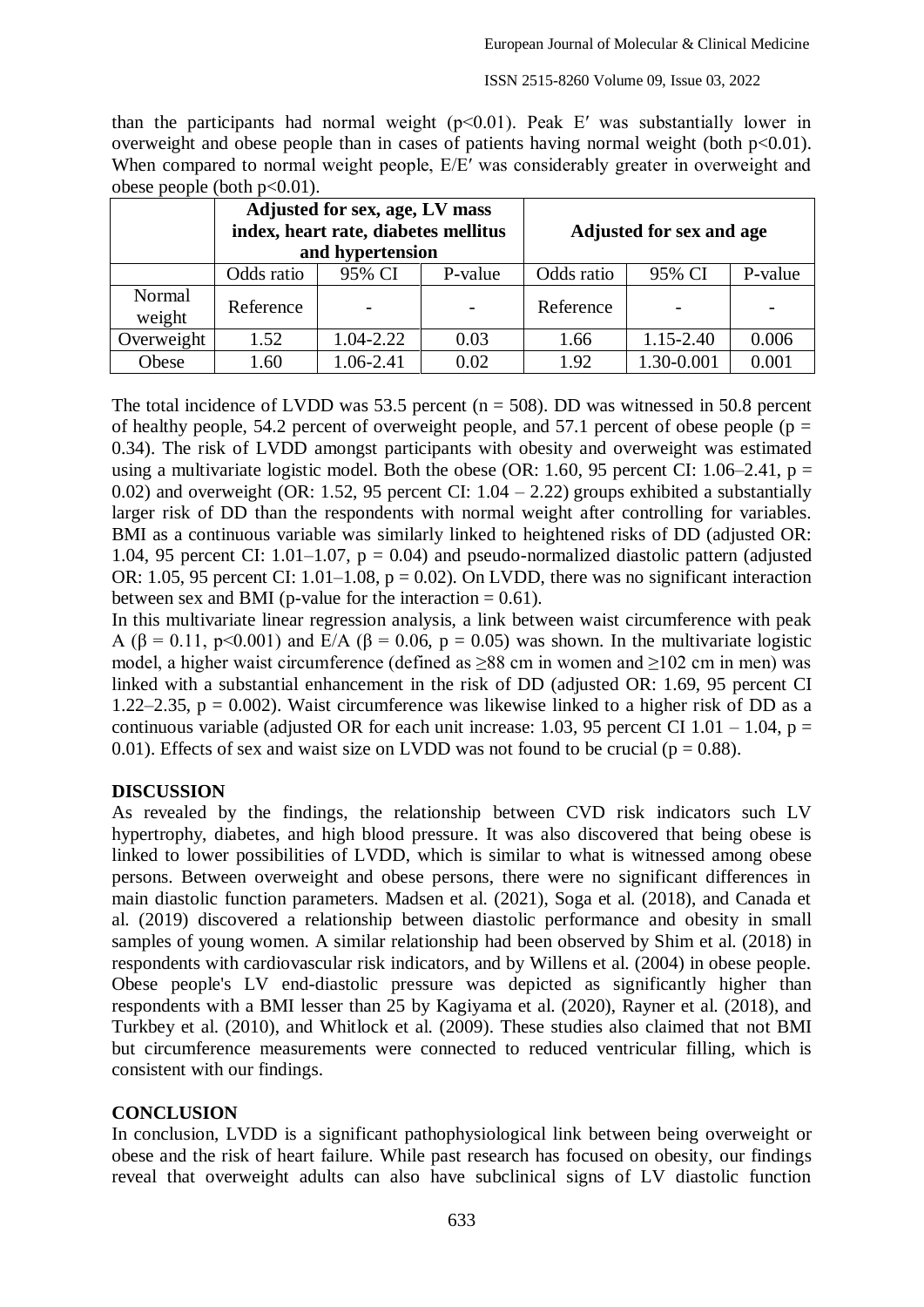impairment and that these irregularities are independent of other risk variables. Therapeutic approaches aimed at reaching a healthy body weight resulted in improvements in LV systolic and diastolic function, indicating that they might help prevent or delay the onset of heart failure in the future, a hypothesis that needs to be investigated further.

#### **REFERENCES**

- 1. Canada, J. M., Abbate, A., Collen, R., Billingsley, H., Buckley, L. F., Carbone, S., ... & Siddiqui, M. S. (2019). Relation of hepatic fibrosis in nonalcoholic fatty liver disease to left ventricular diastolic function and exercise tolerance. *The American journal of cardiology*, *123*(3), 466-473.
- 2. Gómez, A. M. A., Sierra, L. T., Mora, N. M., Toledo, E., Alonso, A., Uriarte, M. G., ... & Salas-Salvadó, J. (2022). Left atrial strain improves echocardiographic classification of diastolic function in patients with metabolic syndrome and overweightobesity. *International journal of cardiology*, *348*, 169-174.
- 3. Kagiyama, N., Piccirilli, M., Yanamala, N., Shrestha, S., Farjo, P. D., Casaclang-Verzosa, G., ... & Sengupta, P. P. (2020). Machine learning assessment of left ventricular diastolic function based on electrocardiographic features. *Journal of the American College of Cardiology*, *76*(8), 930-941.
- 4. Kosmala, W., O'Moore-Sullivan, T. M., Plaksej, R., Kuliczkowska-Plaksej, J., Przewlocka-Kosmala, M., & Marwick, T. H. (2008). Subclinical impairment of left ventricular function in young obese women: contributions of polycystic ovary disease and insulin resistance. *The Journal of Clinical Endocrinology & Metabolism*, *93*(10), 3748- 3754.
- 5. Loehr, L. R., Rosamond, W. D., Poole, C., Marie McNeill, A., Chang, P. P., Folsom, A. R., ... & Heiss, G. (2009). Association of multiple anthropometrics of overweight and obesity with incident heart failure: the Atherosclerosis Risk in Communities study. *Circulation: Heart Failure*, *2*(1), 18-24.
- 6. Madsen, N. L., Haley, J. E., Moore, R. A., Khoury, P. R., & Urbina, E. M. (2021). Increased Arterial Stiffness Is Associated With Reduced Diastolic Function in Youth With Obesity and Type 2 Diabetes. *Frontiers in Pediatrics*, *9*.
- 7. Nagueh, S. F., Appleton, C. P., Gillebert, T. C., Marino, P. N., Oh, J. K., Smiseth, O. A., ... & Evangelisa, A. (2009). Recommendations for the evaluation of left ventricular diastolic function by echocardiography. *European Journal of Echocardiography*, *10*(2), 165-193.
- 8. Ng, A. C., Prevedello, F., Dolci, G., Roos, C. J., Djaberi, R., Bertini, M., ... & Bax, J. J. (2018). Impact of diabetes and increasing body mass index category on left ventricular systolic and diastolic function. *Journal of the American Society of Echocardiography*, *31*(8), 916-925.
- 9. Norton, G. R., Majane, O. H., Libhaber, E., Maseko, M. J., Makaula, S., Libhaber, C., & Woodiwiss, A. J. (2009). The relationship between blood pressure and left ventricular mass index depends on excess adiposity. *Journal of hypertension*, *27*(9), 1873-1883.
- 10. Rayner, J. J., Banerjee, R., Holloway, C. J., Lewis, A. J. M., Peterzan, M. A., Francis, J. M., ... & Rider, O. J. (2018). The relative contribution of metabolic and structural abnormalities to diastolic dysfunction in obesity. *International Journal of Obesity*, *42*(3), 441-447.
- 11. Rozenbaum, Z., Topilsky, Y., Khoury, S., Pereg, D., & Laufer-Perl, M. (2019). Association of body mass index and diastolic function in metabolically healthy obese with preserved ejection fraction. *International Journal of Cardiology*, *277*, 147-152.
- 12. Russo, C., Jin, Z., Homma, S., Rundek, T., Elkind, M. S., Sacco, R. L., & Di Tullio, M. R. (2010). Effect of diabetes and hypertension on left ventricular diastolic function in a